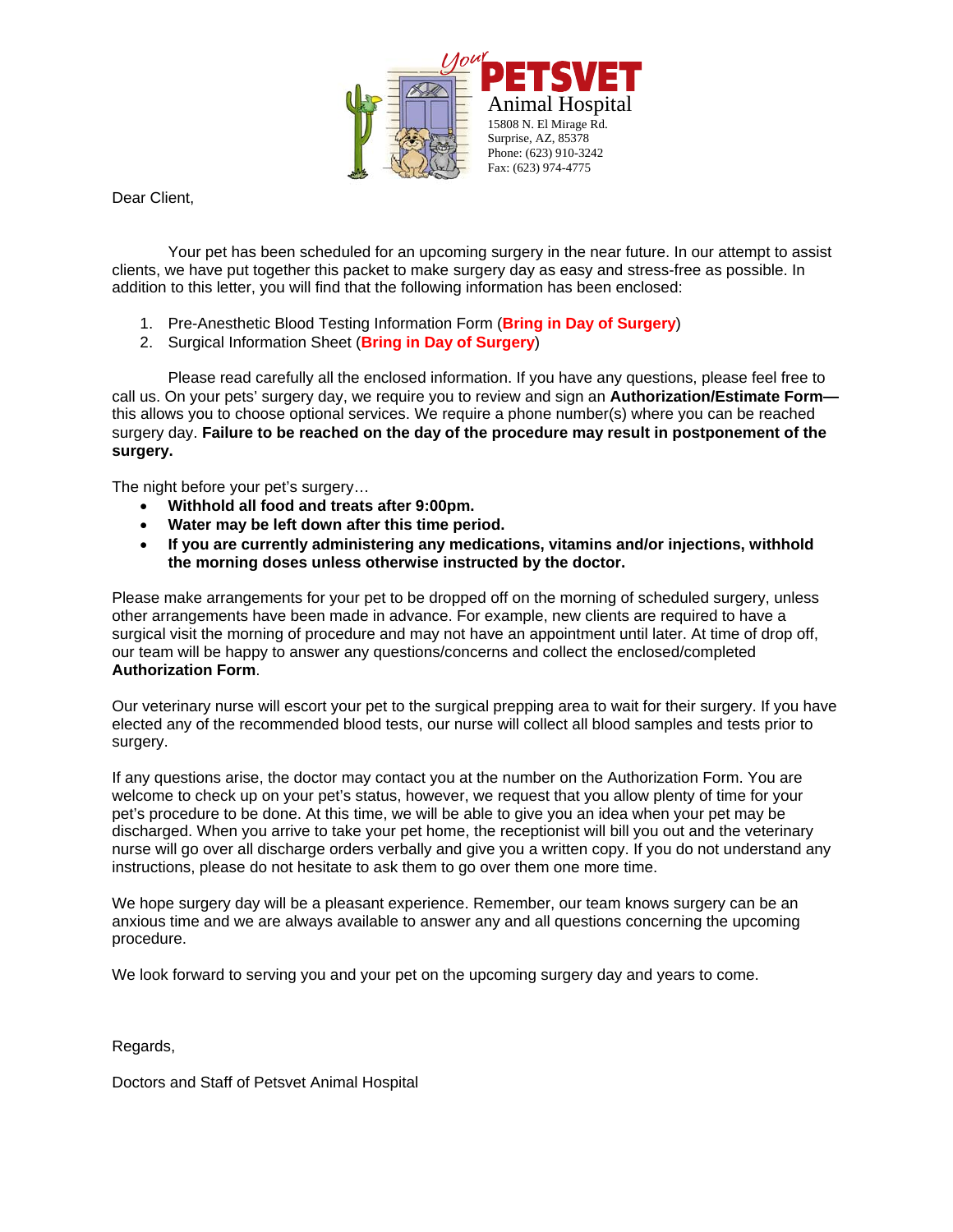

# PRE-ANESTHETIC BLOOD TESTING INFORMATION FORM

### PLEASE READ CAREFULLY.

Our greatest concern is the well being of your pet. Before putting your pet under anesthesia, we routinely perform a full physical examination. We also highly recommend and sometimes require that a **Pre-Anesthetic Blood Profile** be performed on all pets' undergoing anesthesia to maximize patient safety. The **Pre-Anesthetic Blood Profile** helps alert our surgeon to the presence of dehydration, anemia, infection, diabetes and/or kidney or liver disease that could complicate the procedure. These conditions may not be detected **without** a pre-anesthetic profile thus not allowing for the most appropriate and safest anesthetic regime to be administered. These tests are similar to those your own physician would run if you were to undergo anesthesia. In addition, these tests may be useful if your pet's health changes to develop faster, more accurate diagnoses and treatments.

*\*State of the art equipment enables us to perform the pre-anesthetic blood profile at our hospital and we are committed to making this technology available to our patients.* 

The **Authorization Form** you will sign on your pet's surgery date will offer pre-anesthetic blood work.

1. **The Quantitative Blood Count (QBC)** and **Pre-Anesthetic Profile** which includes:

• **CBC**: PCV (Anemia), White Blood Cell Count (Infection) & Red Blood Cell Count (Anemia/Bleeding Disorder), Platelet Count (Clotting Disorder) • **Profile**: BUN and Creatinine (Kidney), ALKP and ALT (Liver), Glucose (Sugar), Total Protein (Dehydration), and Electrolytes (Imbalance).

2. **Owner Elects to Decline** the recommended pre-anesthetic blood tests at this time but requests that we proceed with the procedure. This is indicated by *NOT* checking the optional procedures.

You will notice other tests available that are not included in the above choices. We have selected tests that give the doctors a suitable overview of healthy patients. However, if the patients are in their senior years (above 7 years old) or are sick, the FULL senior profile can be done the day of the procedure at the owner's request. It has been included in the high amount estimate.

On the **Feline Patient Authorization Form**, our feline owners will see a **FeLV/FIV Test** option. We highly recommend this test be preformed on all feline patients at least once in their lives because Feline Leukemia and Feline Immunodeficiency Virus (Feline Aids) are viruses for which no cure exists. If your pet goes outside, we recommend administering the Feline Leukemia vaccine as well. Please ask questions if you would like to learn more about Feline Leukemia and Feline Aids.

We realize surgery and anesthesia are scary for both the owner and patient and we attempt to make surgery day as safe and comfortable for all involved. The physical examination and blood work done prior to any surgical procedure allows us to best minimize anesthetic and surgical risks and maximize patient safety.

**If you have any questions or hesitations about the scheduled procedure, please do not hesitate to call us to discuss any aspect of the upcoming procedure.** 

CLIENT INITALS \_\_\_\_\_\_\_\_\_\_\_\_\_\_